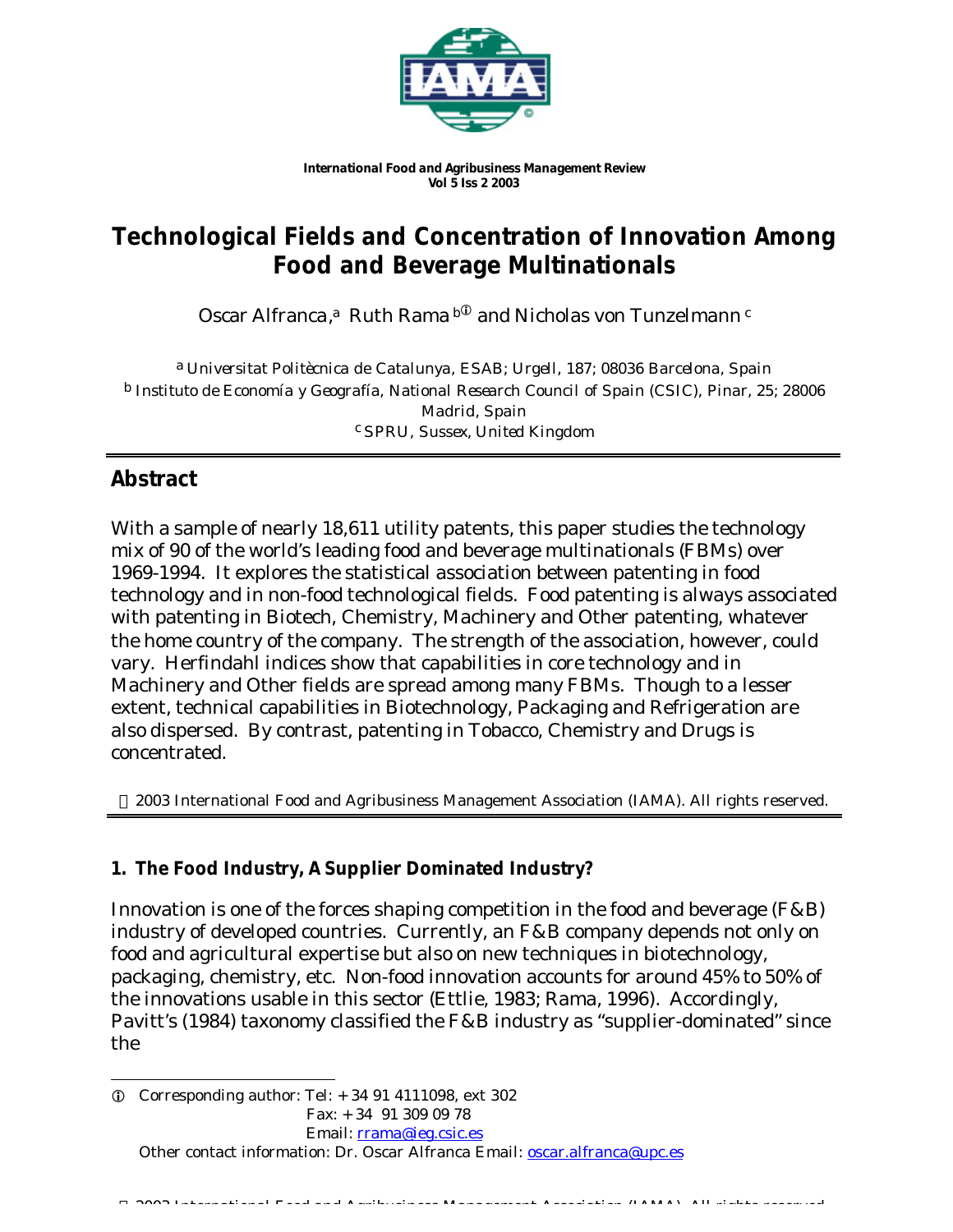origins of technological change in this sector seem to reside chiefly in supplier industries, i.e. equipment manufacturers and so on.

Recent research work is, however, putting this view into perspective. Some studies point to within-industry differences. Unlike commodity producers, processors of high value-added foodstuffs rely more on food inventions than on innovation in machinery, chemicals, etc. (Rama, 1996). Other analyses note that the F&B industry nowadays actively combines a breadth of many different new techniques and scientific discoveries and plays a significant role in selecting and adapting them (Christensen et al., 1996).

*O. Alfranca et al. / International Food and Agribusiness Management Review Vol 5 Iss 2 2003*

Recent research also points to another factor that suggests the need to re-interpret the 'supplier-dominated' view in the light of new situations. The F&B firm itself (as opposed to upstream industries) generates some of the non-food inventions used to produce foodstuffs and agricultural products. The world's largest food and beverage multinationals (FBMs) generate a great number of such inventions in biotechnology, machinery, chemicals, etc. (von Tunzelmann, 1998). In part, FBMs innovate in non-food because some of them are conglomerates with a multiplicity of non-food interests in addition to agrifood (Tozanli, 1998; Anastassopoulos & Rama, 2003). It has been held that the FBM encompasses a series of disconnected techniques, related only by demand-side considerations. Such techniques coexist within the FBM, the argument goes, chiefly because the company produces products embodying them (for instance, food, drugs, textiles, etc.), not because of an integration of different types of capabilities. Here, we will argue that a substantial part of FBMs' non-food inventions are likely to be related to the food chain. On the other hand, given that R&D activities are a powerful mechanism for learning and absorbing external knowledge (Cohen & Levinthal, 1989), many FBMs could generate non-food knowledge, i.e. non-food patents, just to interact with their suppliers of equipment or inputs on a better footing. Thus, beyond simple coexistence within the FBM laboratory, different brands of knowledge could be functionally interlinked. Such links have seldom been explored.

The study of the interplay between the production of food and non-food innovation within F&B firms could, thus, throw new light on the nature of innovation in this industry. Analysing the largest FBMs is especially relevant because of their enormous share of the world's production of processed food, around one third (Rastoin et al., 1998), and food technology. The largest FBMs account for more than half the world's patented innovations in food and tobacco (Patel & Pavitt, 1991; Alfranca et al., 2002). Intense patenting activity could represent an ownership (O) advantage (Dunning, 1993) of FBMs versus other F&B companies. Moreover, their possibility to *combine,* 'in house', different types of knowledge and interact actively with suppliers could also positively affect the positioning of large FBMs. Onenation F&B companies or smaller multinationals are less likely to innovate intramurally in chemistry, biotechnology and other food-related fields. However, we ignore whether such capabilities are spread across the multinational agrifood sector or, instead, confined to a handful of companies. The elucidation of such questions could also help us to understand better competitive advantages in this international industry.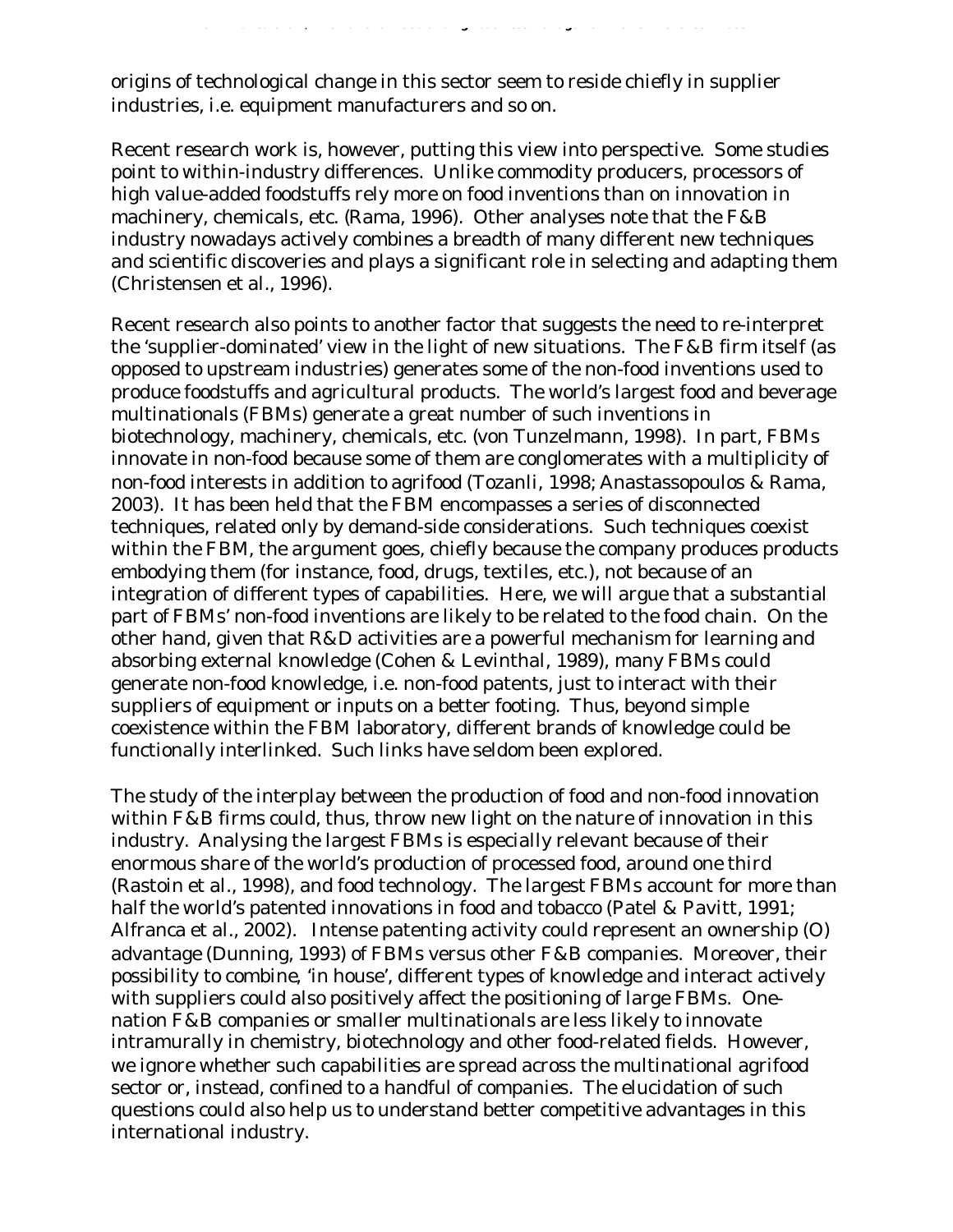In this paper, we study the technology mix of 90 FBMs taken from the world's 100 largest FBMs (the top group) in order to: 1) identify recurrent relationships between patenting in Food and in other technological fields, and 2) analyze the spread of different types of capabilities within the multinational agrifood sector. Our aim is to contribute to the analysis of technological specificities of FBMs in order to understand their competitive advantages. To shed light upon such questions could also help us to reinterpret the supplier dominated view in a changing world. In doing so, we analyze panel data containing 18,611 utility patents granted in the US to our firms over 1969-94.

*O. Alfranca et al. / International Food and Agribusiness Management Review Vol 5 Iss 2 2003*

To anticipate our results, we find that some links between patenting in food and in some non-food technological fields<sup>1</sup> are recurrent in different types of FBMs, which suggests that the association between different types of capabilities could go beyond demand side reasons. We also find that core capabilities, i.e. patenting in food and agriculture, and most types of capabilities in non-food technology, are fairly spread among FBMs.

Section 2 discusses the data. Section 3 presents the theoretical and empirical background that informs our research, and our hypotheses. Section 4 displays our results and Section 5 the conclusions.

### **2. The Data**

#### *The companies*

We selected the 90 FBMs in our sample from AGRODATA (Padilla et al., 1983; I.A.M.M., 1990; Rastoin et al., 1998), a database from the Institut Agronomique Méditérranéen de Montpellier (France). Since the seventies, the IAMM has gathered information on the world's 100 largest FBMs.<sup>2</sup> The companies in our sample are processors of dairy products, canned specialties, alcoholic drinks, etc.; some of them also produce agricultural products or diversify into non-food.

#### *Using patent data to measure innovation*

We measure innovation (or capabilities)<sup>3</sup> by counting the patents granted to the company in the US. In spite of some drawbacks of this methodology (Rosenberg, 1982; Archibugi & Pianta, 1992), which lose their importance in homogeneous samples of firms such as that in this study, patent statistics provide a *"unique longterm time series of inventive efforts on a worldwide basis"* (Freeman, 1994, p.476). Moreover, patents reflect, at the firm level, innovative activities and R&D

 1 "Technological fields" are not equivalent to "industries". As will be seen below, F&B companies also produce chemicals, drugs, etc. innovations. Technological fields indicate the nature of the patented innovation but donot identify its industrial origin or usage.

<sup>2</sup> Among others, its sources are Moody's Industrial Manual, the Fortune Directory of the 500 largest US and the 500 Largest non-US corporations, the "Dossier 5.000" of the largest European companies published by *Le Nouvel Economiste*, Dun & Bradstreet, and the annual reports of the enterprises. The firms included in the database meet the following criteria: 1) their annual agri-food sales are more than US\$ 1 billion; 2) their sales of processed food and beverages amount to more than 50% of their total sales, and 3) they hold at least one foreign affiliate (Rastoin et al., 1998). By the mid-90s, 151 firms met these criteria. The 100 largest, according to their sales value, were included in AGRODATA

<sup>3</sup> In this article, we focus on innovation *produced* by FBMs. Of course, such companies also *use* innovation produced by upstream industries.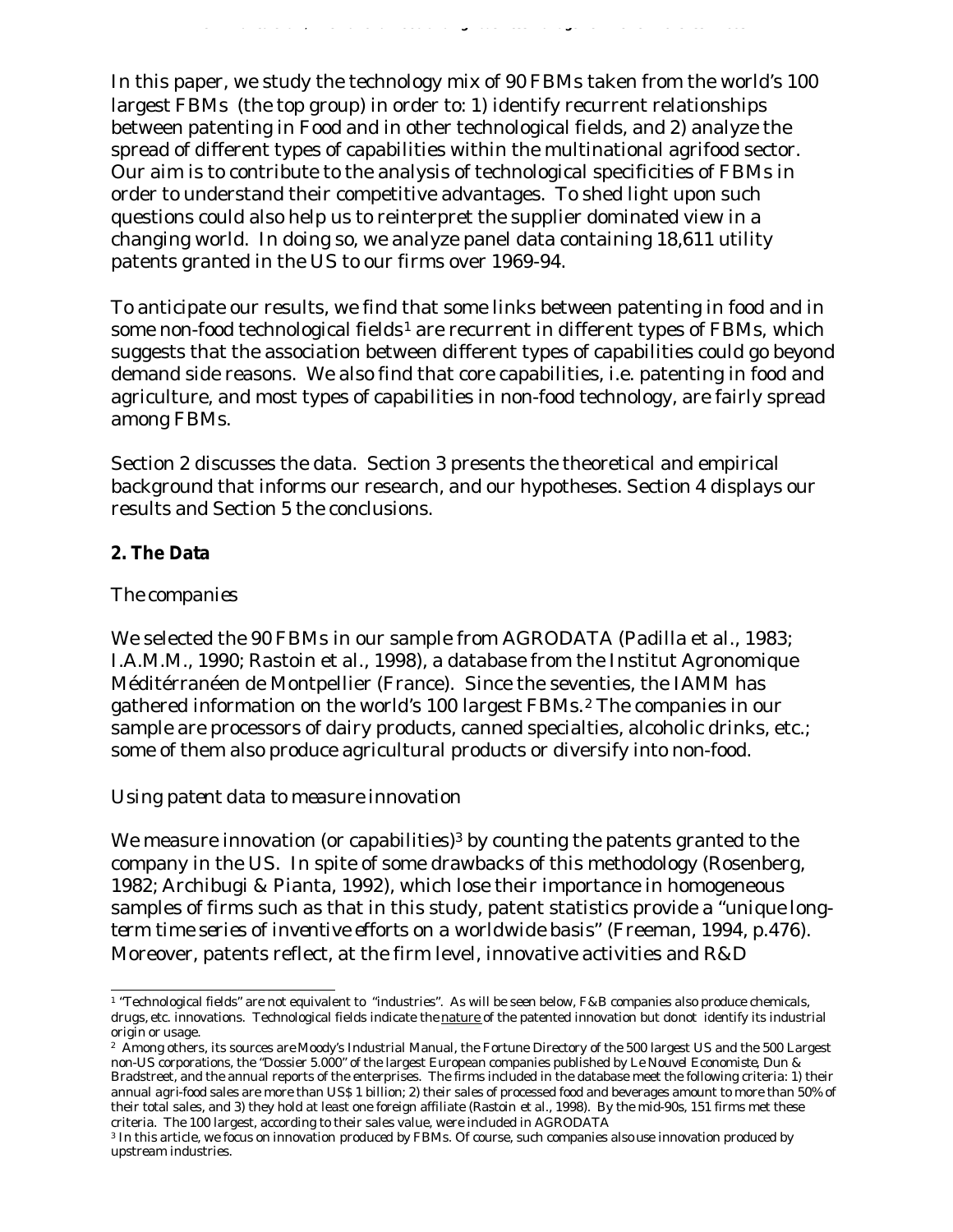expenditures ( Bound et al., 1984; Acs & Audretsch, 1989). As in other international analyses of innovation (Fagerberg, 1987; Soete, 1987), here we analyze foreign patenting in *one* particular country. We study patents granted to FBMs in the US because patenting in such a country, as shown by the results of Soete (1987, p.110) probably reflects accurately the world's stock of technology.

*O. Alfranca et al. / International Food and Agribusiness Management Review Vol 5 Iss 2 2003*

The 18,611 utility patents in our sample were granted from 1969 to 1994 to the sample companies; they protect their intellectual property rights in a variety of technological fields. Science and Technology Policy Research (SPRU) at the University of Sussex (UK) collected the patent data<sup>4</sup>. Owing to limitations of the USPTO information, we could not distinguish between patents leading to product and process innovation (see Alfranca et al., 2002). All the firms in our sample have patented at least one invention over the period.

#### *Boundaries between non-food innovation and the food-chain are often blurred*

We analyze 11 technological fields in which our FBMs have been granted a patent<sup>5</sup>: Agriculture, Biotechnology, Chemistry, Drugs, Food, Instruments, Machinery, Other, Packaging, Refrigeration and Tobacco<sup>6</sup>. As stated, we consider as 'non-food' the patenting in technological fields other than Food and Agriculture.

Boundaries between non-food technological fields and the food chain are often blurred. 'Other', for instance, could include new products and processes in textiles, paper or electronics, apparently unrelated to the food chain. However, improvements in electronic devices could equally be destined for the food processing plant (Christensen et al., 1996; Morgan et al., 2003). Furthermore, a substantial portion of Other patents that are classified, for instance, as textile or paper patents could relate actually to by-products of agriculture. FBMs produce size, starch, glue, etc. and sell them to textile and other manufacturers (Gonard et al., 1991). Some Chemical patents could also relate closely to the food-chain. F&B companies produce gluconic acids (used as inputs for detergents) and other organic acids, gluconates, cyclodextrines, polymers, sorbitol (used in production of polyurethanes), etc., from agricultural products. To exploit new industrial usages of traditional organic substances, F&B companies deploy a considerable R&D effort. Patents related to such chemical products could display synergies with innovative activities in Food or Agriculture. Such a role of FBMs as *suppliers* of innovations usable by non-food manufacturers is little known and contrasts with the "supplier-dominated" view of food companies as receivers of innovation produced elsewhere.

 4 The data are taken from the numbers of patents granted at the US Patent Office (USPTO). The data from 1975 onwards are available online from the USPTO (http://www.uspto.gov). However, working the data from online sources or CD-ROM into usable results still involves intensive research efforts. The USPTO assignees are given according to the name of the organization to which they are directly affiliated, rather than the name of the corporation. A large firm such as Unilever or Philip Morris may have hundreds of these patenting subunits in addition to the core corporation, and the task of consolidating them into corporate totals is a major one, since the USPTO database does not record their ownership. The latter information has to be constructed from sources such as *Who Owns Whom?,* before searching the database and then aggregation. 5 There are 332 three-digit classes, which have been classified into 11 technological fields.

<sup>6</sup> 'Food' patents cover the three-digit classes of the USPTO as follows: 426 ("Food or edible material: processes, compositions and products"), 127 ("Sugar, starch and carbohydrates"), and 99 ("Food and beverages: apparatus"). Tobacco patents are from class 131. A full concordance with the 400-odd USPTO classification is too long to publish here but is available from Prof. von Tunzelmann on request.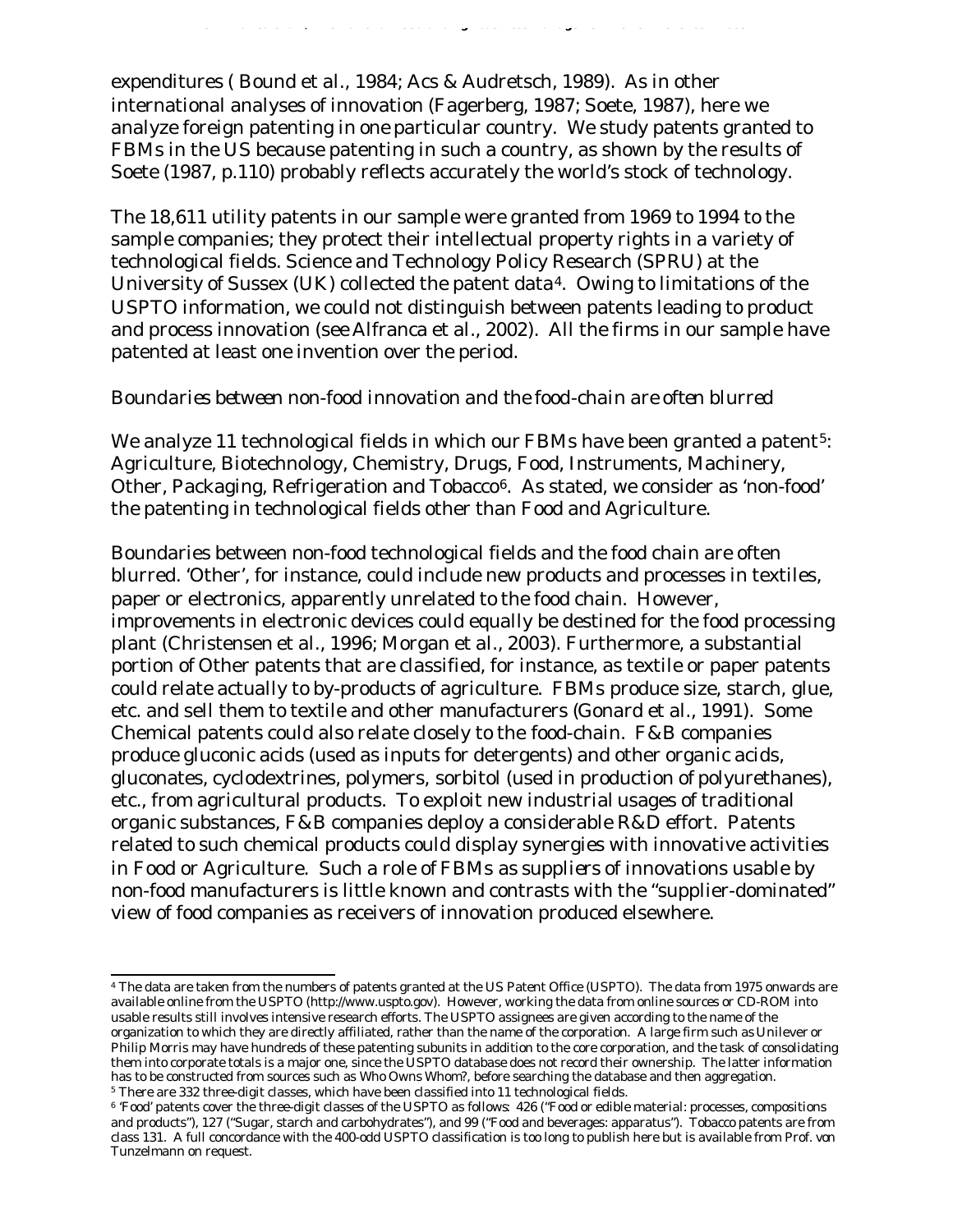### **3. Theoretical Background**

Large multinationals tend to be multi-technology companies (Patel & Pavitt, 1997). It folows from what has been noted above that FBMs are no exception and devote a large part of their efforts to innovation in non-food technical fields. In a sample of 106 large FBMs analyzed over 1969-1994, one of us observed that non-food amounted, on average, to nearly 73% of the patents granted in the US to such firms (von Tunzelmann, 1998). Even making allowance for possible differences in propensities to patent in different lines of business and for smaller technological opportunities in food, this is a very high share for non-core technologies. In chemical multinationals, for instance, non-chemical patents account for only 29% of the total (Patel & Pavitt, 1997).

*O. Alfranca et al. / International Food and Agribusiness Management Review Vol 5 Iss 2 2003*

There are several reasons why FBMs allocate such a great deal of innovative effort to non-food fields. It is evident that many of them are conglomerates, but such an explanation is only part of the answer. Among the top group, the evolution of sales and innovation in non-food has been divergent. Sales of non-food products as a proportion of total sales fell from 25.7% over 1981-88 to only 10.2% over 1990-1996 (Anastassopoulos & Rama, 2003). By contrast, the percentage of non-food inventions rose from 70% in 1969-1974 to almost 77% in the mid-1990s (von Tunzelmann, 1998). On the other hand, if FBMs undertook non-food innovation chiefly because they held non-food businesses, why would core-centered FBMs innovate in chemicals, biotech, etc.? Japanese FBMs, the companies with the highest food to total sales ratio (more than 94% in 1990-1996) in the whole group (Anastassopoulos & Rama, 2003), display the highest ratio of non-food to total number of patents (78.7% versus 72.5% in all FBMs) (von Tunzelmann, 1998). The share of biotechnological and chemical patents in such companies is about twice as high as in US or European FBMs and amounts to nearly two-thirds of those Japanese patents. This suggests that FBMs innovate in non-food for other purposes aside from conglomeration.

FBMs could generate intramurally, at least part of the non-food innovation they need to produce food. As early as 1979, an OECD (1979) report stressed the "horizontal coordination and management of inter-industrial technology transfers" by FBMs like Unilever, Nestlé or CPC International – all in our sample. For instance, some equipment used by F&B firms, such as food packaging machinery, often needs to be customized (Petroni, 2000). Following the rationale established by other multinationals (Patel & Pavitt, 1997), even if the FBM does not manufacture 'in house' such equipment, it could need some intramural expertise to deal with suppliers; eventually, such expertise could lead to patenting in the equipment field.

There are other reasons why FBMs produce non-food patents. From the processing of sugar, corn, potatoes or wheat, food companies often obtain a variety of products for the food and feed industries but also inputs for the cosmetics, drugs, paper and carton, and textile industries (Gonard et al., 1991). As stated, many of the patents they generate when involved in such activities are classified in non-food technological fields. Yet, the inventions are, in some way, related to the food chain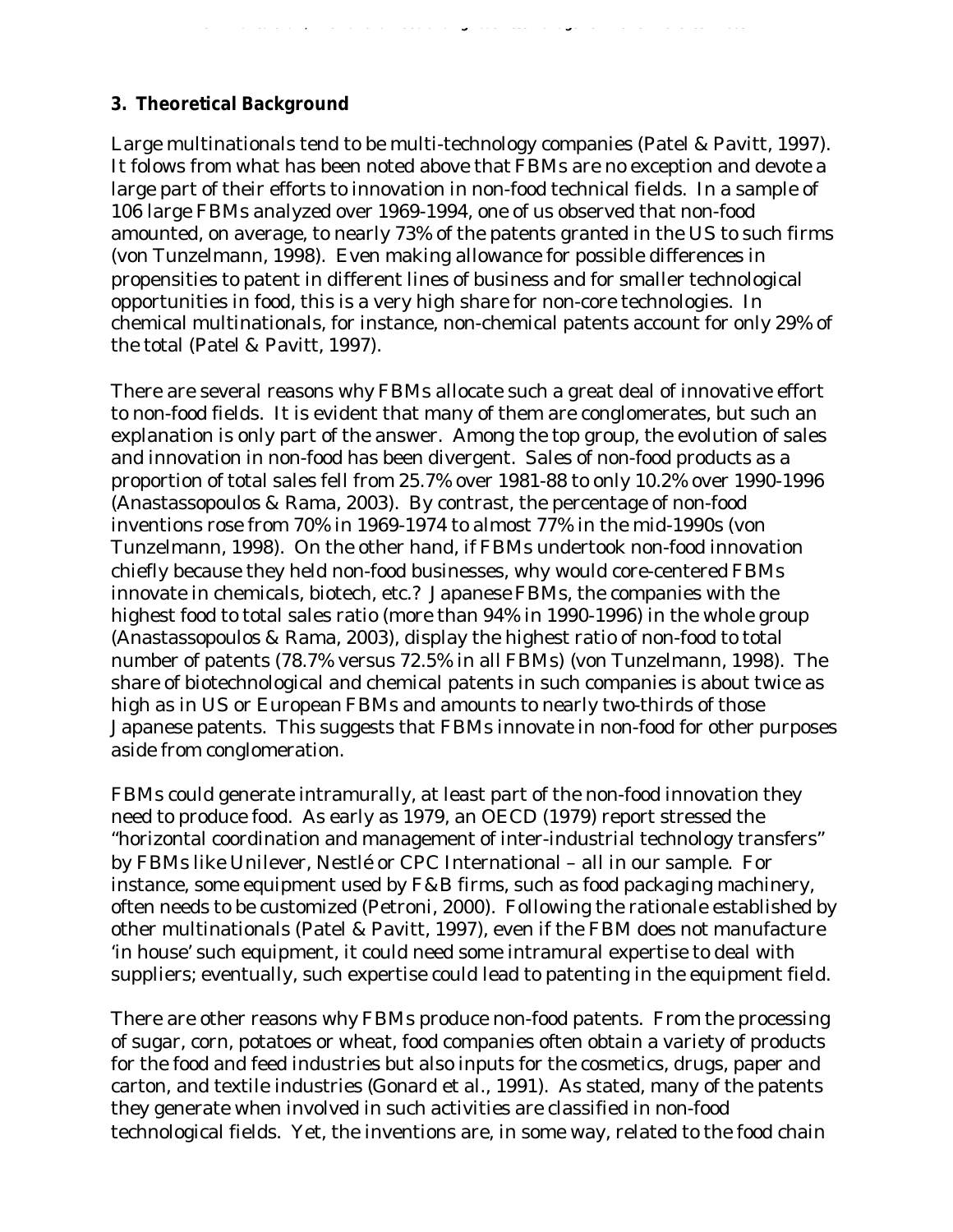and could eventually display synergies with innovation in core technology. Finally, processors nowadays frequently set quality criteria across the food chain. Responsibility for the final quality and safety of foodstuffs could encourage them, especially when vertically integrated, to innovate in agriculture or other related fields. Potato processors, for instance, could be interested in variety breeding, and hence in biotech research, since their equipment is finely tuned to specific varieties (Bijman & Enzing, 1995).

*O. Alfranca et al. / International Food and Agribusiness Management Review Vol 5 Iss 2 2003*

In the first case (conglomerates) reported here, patent activities in core and in nonfood technology within the FBM are likely to be independent of each other because lines of businesses – and hence their related R&D activities – are autonomous, and few intra-corporate transactions are expected (Dosi et al., 1992). By contrast, in the other cases reported here patent activities in Food and in other fields are more likely to be interdependent and follow similar trends.

In the light of the previous discussion we explore the following questions:

- 1. In relation to the technology mix in FBMs, we try to identify recurrent associations between patenting in Food and in other technology fields at the company level.
- 2. We hypothesize that the strength and characteristics of associations will vary with the home country of the company.
- 3. We also investigate the spread of different types of technical capabilities in the multinational agri-food sector. We hypothesize that the degree of capability concentration varies by technological field, with a more decentralized spread of capabilities in core technology.

### **4. Results and Discussion**

# *Patenting in Food and in some non-food fields is always associated*

For each firm, we correlate the patenting in Food with that in the ten other technological fields (Table 1). As stated, we are interested in their recurrent association. We calculate the following bivariate correlations7.

### [Table 1]

Whatever the home country, patenting in Food is *always* positively associated with patenting in Biotech, Chemistry, Machinery and Other fields. Coefficients are positive and statistically significant in the whole multinational agrifood sector, and in three groups of FBMs (North-American, European and Japanese), which shows our results are robust. The strength of the association between patenting in Food and in such technological fields varies from moderate (0.50 less than r greater than or equal to 0.30) to strong ( r greater than or equal to 0.50). Links between Food and Chemistry and between Food and Other are the stronger in all groups. These

<sup>&</sup>lt;sup>7</sup> We use non-parametric correlations because the distributions of variables are non normal.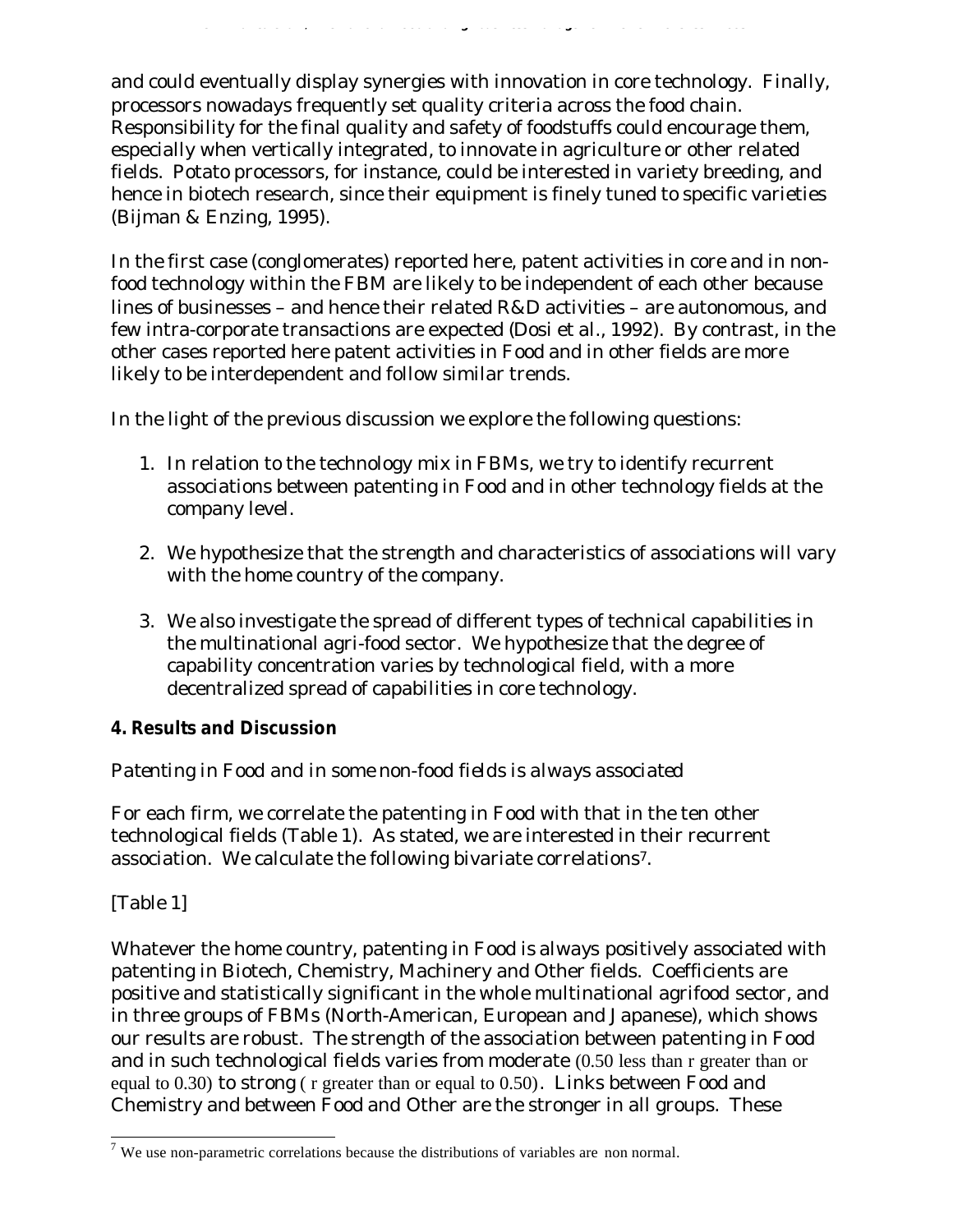results do not imply a cause-effect relationship between different types of technological output within the FBM but rather that companies active in the Food technological field tend also to be innovative in the other four. Conversely, even low patentors of Food inventions produce a small amount of patents in the related fields. This recurrent association is noteworthy because FBMs from different origins show different average sizes and food/total sales ratios ( Tozanli, 1998; Anastassopoulos & Rama, 2003). Thus, specific technological associations seem to recur across groups of FBMs of different origin, size and degree of core product specialization. This finding suggests that, within FBMs' laboratories, such different types of innovation could be more integrated than often believed.

*O. Alfranca et al. / International Food and Agribusiness Management Review Vol 5 Iss 2 2003*

That even low patentors of Food innovation also patent small quantities of non-food inventions suggests that such firms try to improve mutual technical understanding with their suppliers and keep up with new developments in food-related R&D (not just to manufacture equipment of other inputs themselves).

However, the strength of the associations varies by home country. For instance, coefficients of correlation between Food and Biotech are much higher for Japanese than for Western FBMs. The former could be more prone to internalize markets for biotech technology than the latter (von Tunzelmann, 1998). In addition, some Japanese FBMs position themselves in markets for biotech inputs they sell to other food processors. For instance, Ajinomoto, the principal patentor of Biotech patents in our sample, is a world leader in fermentation processes and amino acids used in F&B processing (G.E.S.T., 1986). By contrast, the association between Food and Packaging is much stronger (and statistically more significant) in Western than in Japanese FBMs, which denotes the positioning of the former in consumer (as opposed to input) markets.

### *Different degrees of dissemination of technological capabilities*

Leading companies in different technological fields are not systematically the same, which could suggest that FBMs compete, each with different technological advantages. Though complete information is not supplied here because of insufficient space, it suffices to mention some of the leading patentors in core technology and Biotech:

- *Food:* Philip Morris Co (22.5% of patents in field), Nestlé (8.0%) and Unilever (8.0%)
- *Agriculture :* Hanson PLC (20.4% of the field), Philip Morris Co. (11.2%) and Geo Hormel Co (9.2%)
- *Biotechnology:* Ajinomoto Co (25.7% of the field), CPC International (10.9%) and Unilever (6.2%)

In other fields, the share of the most important patentor is much larger (not displayed).

To investigate to what extent knowledge in different technological fields is disseminated in the multinational agrifood sector, we calculate Herfindahl indices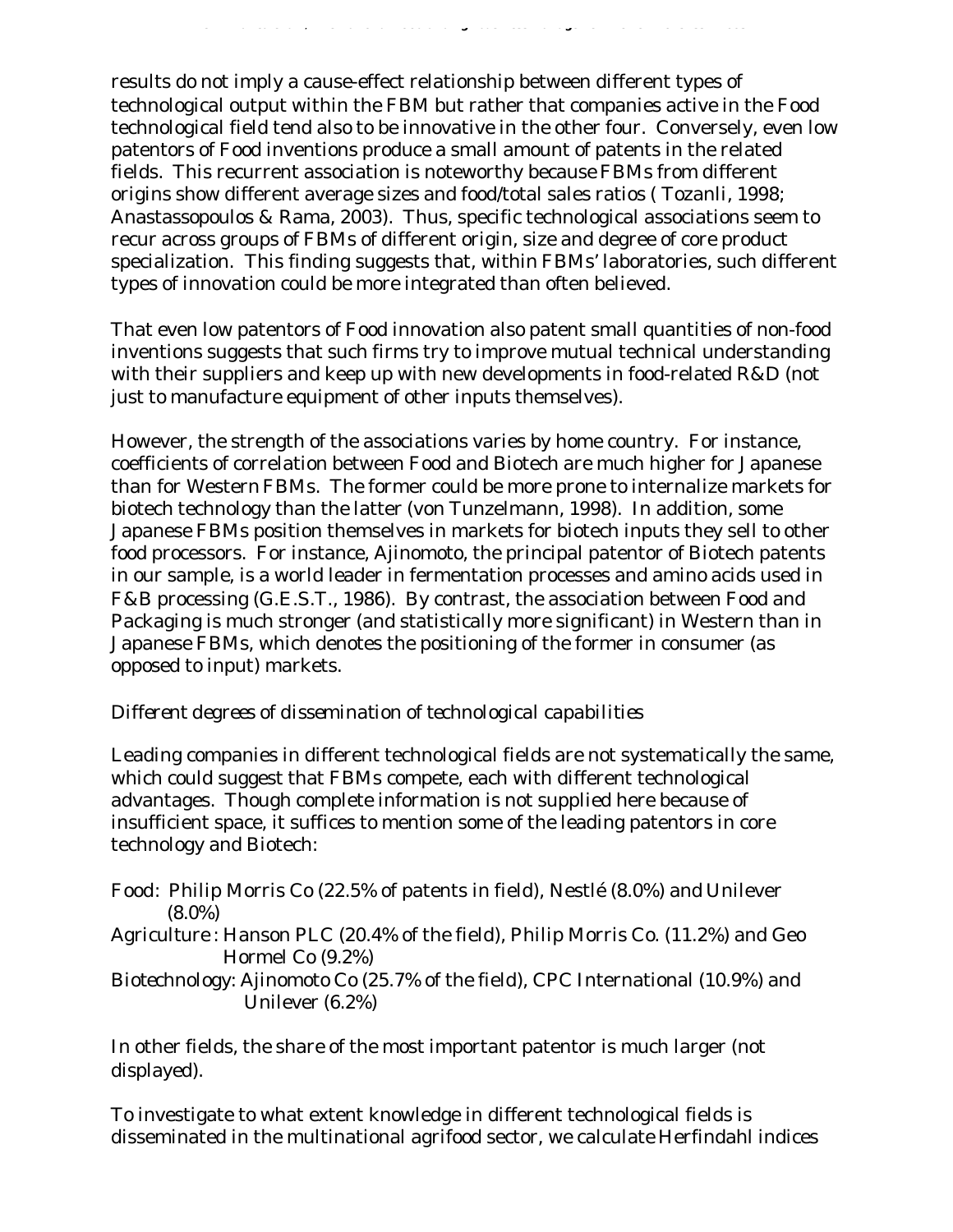(Table 2). The value of the index, H, is the sum of the squares of all FBMs' shares in a technological field.

*O. Alfranca et al. / International Food and Agribusiness Management Review Vol 5 Iss 2 2003*

$$
H=\sum_1^{90} (share)^2
$$

where SHARE is the share of each FBM in patenting in *j* technological field.

In a specific technological field, low values for H indicate that production of patents is dispersed among many FBMs, while high values suggest that it is concentrated in a few of them.

# [Table 2]

The fields where innovation is more widely spread among a great deal of companies are those in core technology, Machinery and Other (Table 2). Since conglomerates are a minority among FBMs (Anastassopoulos & Rama, 2003), why would all types of FBM innovate in the Other field? Our finding seems to confirm that a large part of innovations included in it could be embodied in byproducts of agriculture or used in the food processing plant itself.

The fields where innovation, by contrast, is more concentrated among a few companies are (in decreasing order): Tobacco, Drugs and Chemistry. Biotech, Packaging and Refrigeration are in an intermediate situation.

### **5. Conclusions**

We have researched the technological mix in the world's largest FBMs with a patent database containing 18,611 utility patents. We have explored whether, as sometimes held, the FBM encompasses a series of disconnected techniques, only related by demand-side considerations (conglomeracy), or if different types of innovations produced 'in house' are associated with capacities in Food technology.

We have correlated, at the company level, the patenting in Food and in ten other technological fields. We have found that 'in house' production of Food innovation is always positively associated with that of Biotech, Chemistry, Machinery and Other inventions, whatever the home country of the company. The recurrence of such associations across companies with different characteristics suggests that FBMs produce non-food technology 'in house' for purposes other than diversifying into a portfolio of autonomous non-food businesses, as is often held. In addition, within the FBM laboratory, the production of different types of knowledge is likely to be more inter-connected than often believed.

Thus, the FBM could differ from most other F&B companies not only because it is more innovative, as is commonly held (Caves, 1996), but also because of its varied yet cohesive technological endowment. The co-development of capabilities within the FBM could be very difficult to replicate by its rivals. To confirm whether this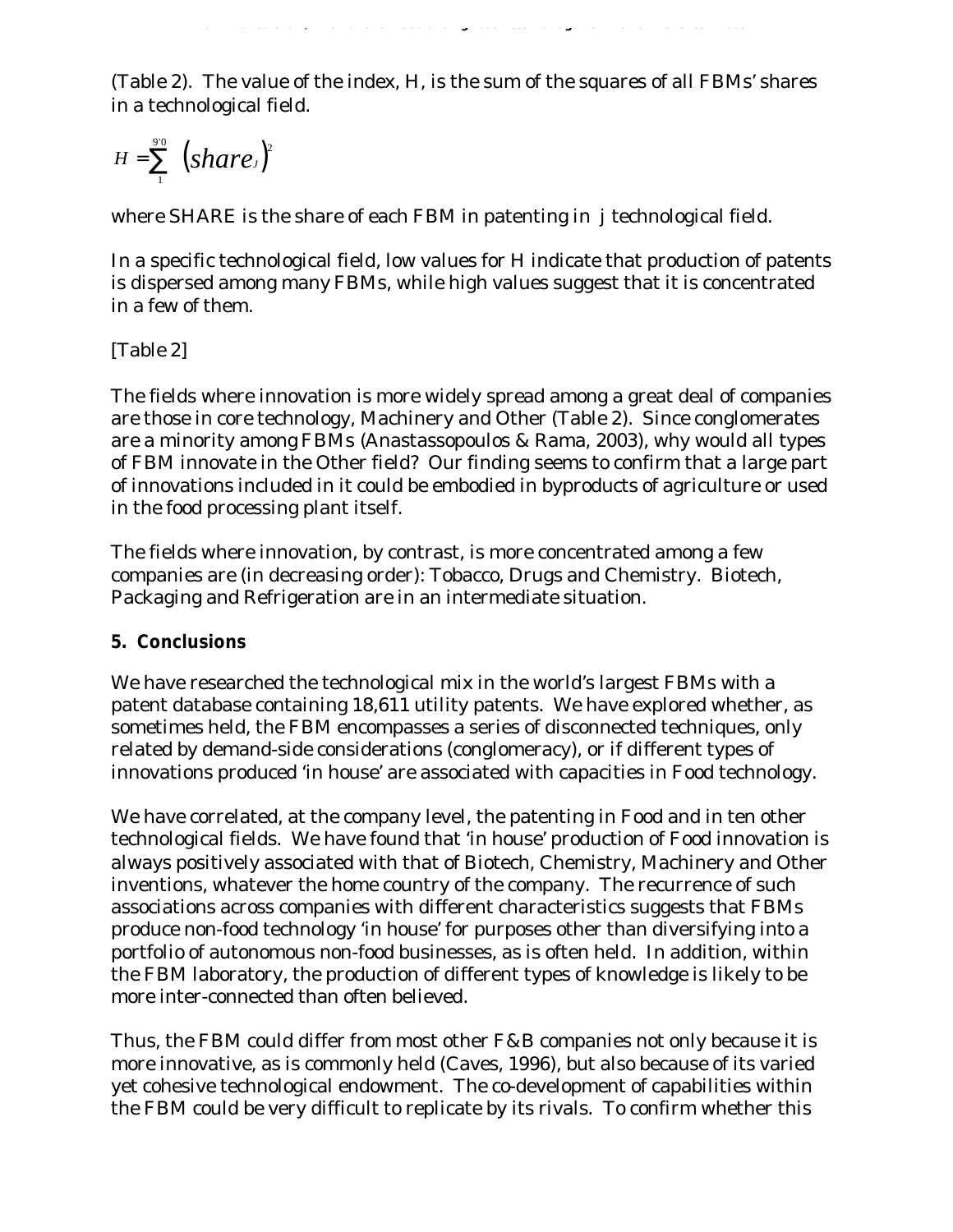characteristic of the FBMs is one of its **O** (ownership) advantages versus one-nation firms, more research on innovation in the latter is needed.

*O. Alfranca et al. / International Food and Agribusiness Management Review Vol 5 Iss 2 2003*

We have also found that the strength of the association between Food patenting and patenting in other fields varies by home country, probably depending (in addition to the incidence of conglomerates) on FBMs' strategies of internalization (**I**) of technological markets and the company positioning across the food-chain.

We have also studied the diffusion of capabilities among FBMs. Herfindahl indices show that capabilities are fairly broadly spread concerning core technology, Machinery and Other, and to a lesser extent Biotech, Packaging and Refrigeration. By contrast, technological capabilities in Tobacco, Drugs and Chemicals are less well diffused. This suggests that, concerning most technological fields, FBMs could enjoy the advantages of integrating complementary capacities (even if each is on a modest scale). Such broad diffusion of non-food technical knowledge across the multinational agrifood sector also suggests that many FBMs could research just to keep updated with food-related technological developments and interact with supplier industries.

The apparent cohesion of their technological portfolio together with the diffusion, across this international industry, of non-food capabilities confirm that the role of the F&B industry, or at least its largest companies, is currently more active than the supplier dominated view implies (Christensen et al., 1996).

#### **Acknowledgement**

Oscar Alfranca gratefully acknowledges funding from project Nº SGR2001-160, Direcció General de Recerca, Departament d'Universitats, Recerca i Societat de la Informació, Generalitat de Catalunya.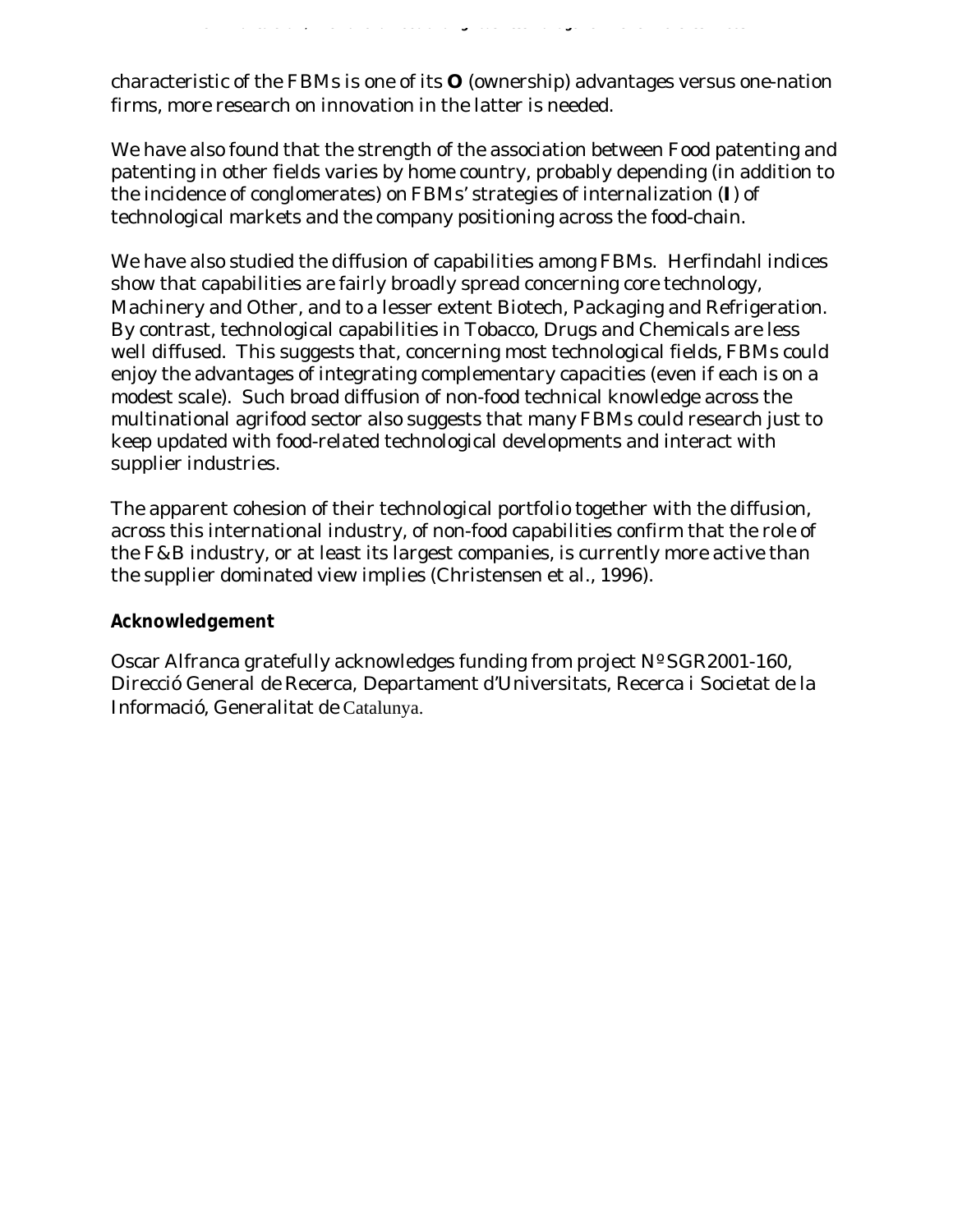#### *O. Alfranca et al. / International Food and Agribusiness Management Review Vol 5 Iss 2 2003*

| <b>Technological</b> | <b>TOTAL</b> |            | <b>North-American FBMs</b> |            | <b>European FBMs</b> |            | <b>Japanese FBMs</b> |            |
|----------------------|--------------|------------|----------------------------|------------|----------------------|------------|----------------------|------------|
| <b>Field</b>         |              |            | (2)                        |            |                      |            |                      |            |
|                      | Kendal's     | Spearman's | Kendal's                   | Spearman's | Kendal's             | Spearman's | Kendal's             | Spearman's |
|                      | ô            | n          | ö                          | n          |                      | n          | Õ                    | n          |
| AGRIC                | $0.423***$   | $0.534***$ | $0.436***$                 | $0.555***$ | $0.314**$            | $0.384**$  | 0.106                | 0.140      |
| <b>BIOTECH</b>       | $0.387***$   | $0.513***$ | $0.405***$                 | $0.531***$ | $0.329**$            | $0.415**$  | $0.469**$            | $0.632***$ |
| <b>CHEMISTRY</b>     | $0.524***$   | $0.688***$ | $0.548***$                 | $0.711***$ | $0.465***$           | $0.612***$ | $0.546***$           | $0.714***$ |
| <b>DRUGS</b>         | $0.361***$   | $0.461***$ | $0.598***$                 | $0.723***$ | 0.187                | 0.245      | 0.337                | 0.473      |
| <b>INSTRUMENTS</b>   | $0.403***$   | $0.525***$ | $0.369***$                 | $0.511***$ | $0.403***$           | $0.507***$ | 0.262                | 0.347      |
| <b>MACHINERY</b>     | $0.450***$   | $0.584***$ | $0.352***$                 | $0.491***$ | $0.365***$           | $0.474***$ | 0.380                | $0.526**$  |
| <b>OTHER</b>         | $0.558***$   | $0.713***$ | $0.470***$                 | $0.627***$ | $0.603***$           | $0.764***$ | $0.529***$           | $0.740***$ |
| PACK/PRINT           | $0.441***$   | $0.560***$ | $0.470***$                 | $0.622***$ | $0.443***$           | $0.543***$ | 0.180                | 0.224      |
| <b>REFRIG</b>        | $0.283***$   | $0.348***$ | 0.166                      | 0.207      | $0.471***$           | $0.555***$ | $-0.70$              | $-0.80$    |
| <b>TOBACCO</b>       | 0.150        | 0.183      | 0.121                      | 0.158      | 0.148                | 0.175      | 0.261                | 0.307      |
| N                    | 90           | 90         | 33                         | 33         | 37                   | 37         | 17                   | 17         |

Table 1. Bivariate non-parametric correlations of US patenting (1) in Food and ten other technological fields The world's largest FBMs by home-country,1969-94

\*\*\* Significant at 1% (bilateral)

\*\* Significant at 5% (bilateral)

(1) Utility patents. (2) US and Canadian

Source: Authors' calculations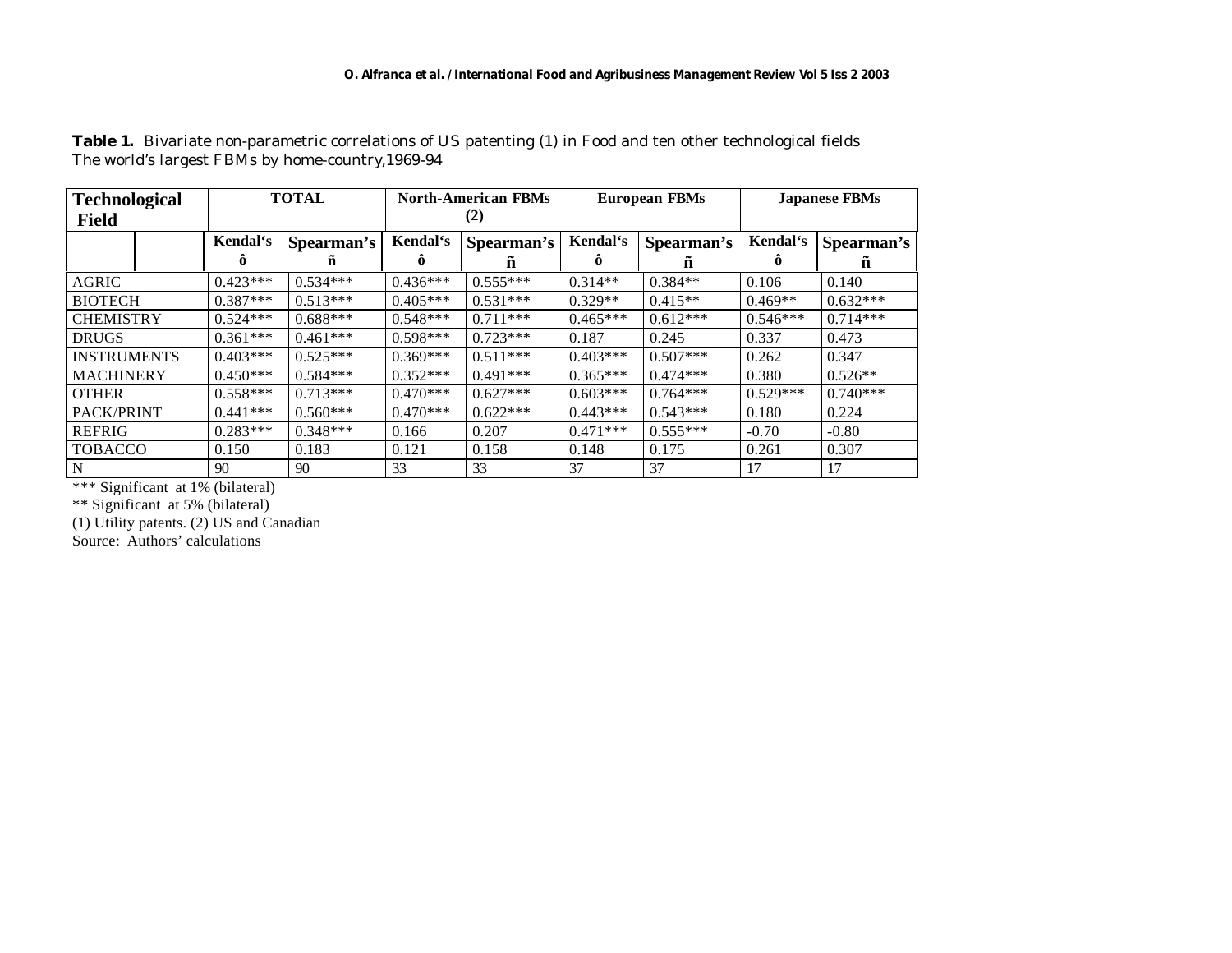| Table 2. Herfindahl indices. Concentration of innovation in the multinational |       |  |  |  |  |  |  |  |  |  |
|-------------------------------------------------------------------------------|-------|--|--|--|--|--|--|--|--|--|
| agri-food sector, 1969-1994 (patenting by technological field)                |       |  |  |  |  |  |  |  |  |  |
|                                                                               |       |  |  |  |  |  |  |  |  |  |
|                                                                               |       |  |  |  |  |  |  |  |  |  |
|                                                                               |       |  |  |  |  |  |  |  |  |  |
| Technological field                                                           |       |  |  |  |  |  |  |  |  |  |
|                                                                               |       |  |  |  |  |  |  |  |  |  |
| Agriculture                                                                   | 0.083 |  |  |  |  |  |  |  |  |  |
| Bioengineering                                                                | 0.100 |  |  |  |  |  |  |  |  |  |
| Chemistry                                                                     | 0.192 |  |  |  |  |  |  |  |  |  |
| <b>Drugs</b>                                                                  | 0.244 |  |  |  |  |  |  |  |  |  |
| Food                                                                          | 0.084 |  |  |  |  |  |  |  |  |  |
| Instruments                                                                   | 0.120 |  |  |  |  |  |  |  |  |  |
| Machinery                                                                     | 0.076 |  |  |  |  |  |  |  |  |  |
| <b>Others</b>                                                                 | 0.064 |  |  |  |  |  |  |  |  |  |
| Packaging and Printing                                                        | 0.101 |  |  |  |  |  |  |  |  |  |
| Refrigeration                                                                 | 0.139 |  |  |  |  |  |  |  |  |  |
| Tobacco                                                                       | 0.369 |  |  |  |  |  |  |  |  |  |
| <b>TOTAL</b>                                                                  | 0.080 |  |  |  |  |  |  |  |  |  |
|                                                                               |       |  |  |  |  |  |  |  |  |  |
|                                                                               |       |  |  |  |  |  |  |  |  |  |
|                                                                               |       |  |  |  |  |  |  |  |  |  |
| Source: Authors' calculations                                                 |       |  |  |  |  |  |  |  |  |  |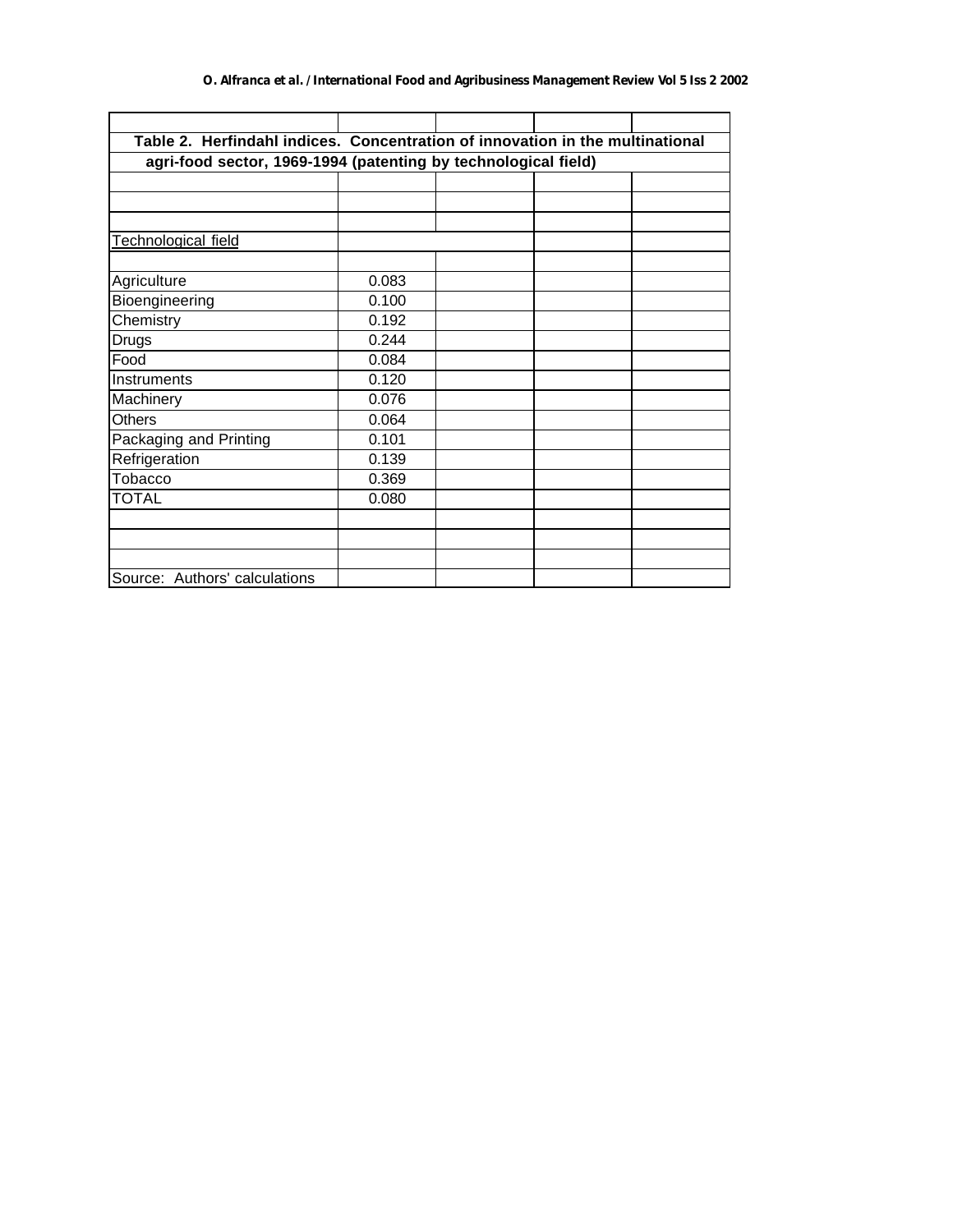#### **Bibliography**

Acs, Z. J. & Audretsch, D. B. 1989. Patents as a measure of innovative activity. WZB, Berlin: 1-13.

Alfranca, O., Rama, R., & von Tunzelmann, N. 2002. A patent analysis of global food and beverage firms: the persistence of innovation. Agribusiness. An International Journal, 18(3).

Alfranca, O., Rama, R., & von Tunzelmann, G. N. 2003. Innovation in food and beverage multinationals. In R. Rama (Ed.), Multinational Agribusinesses. N.Y. Forthcoming: Haworth Press Inc.

Anastassopoulos, G. & Rama, R. 2003. The Performance of Multinational Agribusinesses: Effects of Product and Geographical Diversification. In R. Rama (Ed.), Multinational Agribusinesses. N.Y. forthcoming: Haworth Press Inc.

Archibugi, D. & Pianta, M. 1992. Specialization and size of technological activities in industrial countries: The analysis of patent data. Research Policy, 21: 79-93.

Bijman, W. B. & Enzing, C. M. 1995. Biotechnology and vertical coordination in the agrofood chain: a case study of the Dutch potato chain. Science and Public Policy, 22(6).

Bound, J., Cummins, C., Griliches, Z., Hall, B. H., & Jaffe, A. 1984. Who does R&D and who patents? In Z.

Griliches (Ed.), R&D, Patents, and Productivity: 21-54: NBER, University of Chicago Press.

Caves, R. E. 1996. Multinational enterprise and economic analysis (2nd ed.): Cambridge University Press.

Christensen, J. L., Rama, R., & von Tunzelmann, N. 1996. Study on innovation in the European Food Products and Beverages Industry: 145. EIMS/SPRINT Brussels: The European Commission.

Cohen, W. M. & Levinthal, D. A. 1989. Innovation and learning: The two faces of R&D. Economic Journal, 99: 569-596.

Dosi, G., Teece, D., & Winter, S. G. 1992. Toward a theory of corporate coherence: preliminary remarks. In G. Dosi & R. Giannetti & P. A. Toninelli (Eds.), Technology and enterprise in a historical perspective: 185-211. Oxford: Clarendon Press.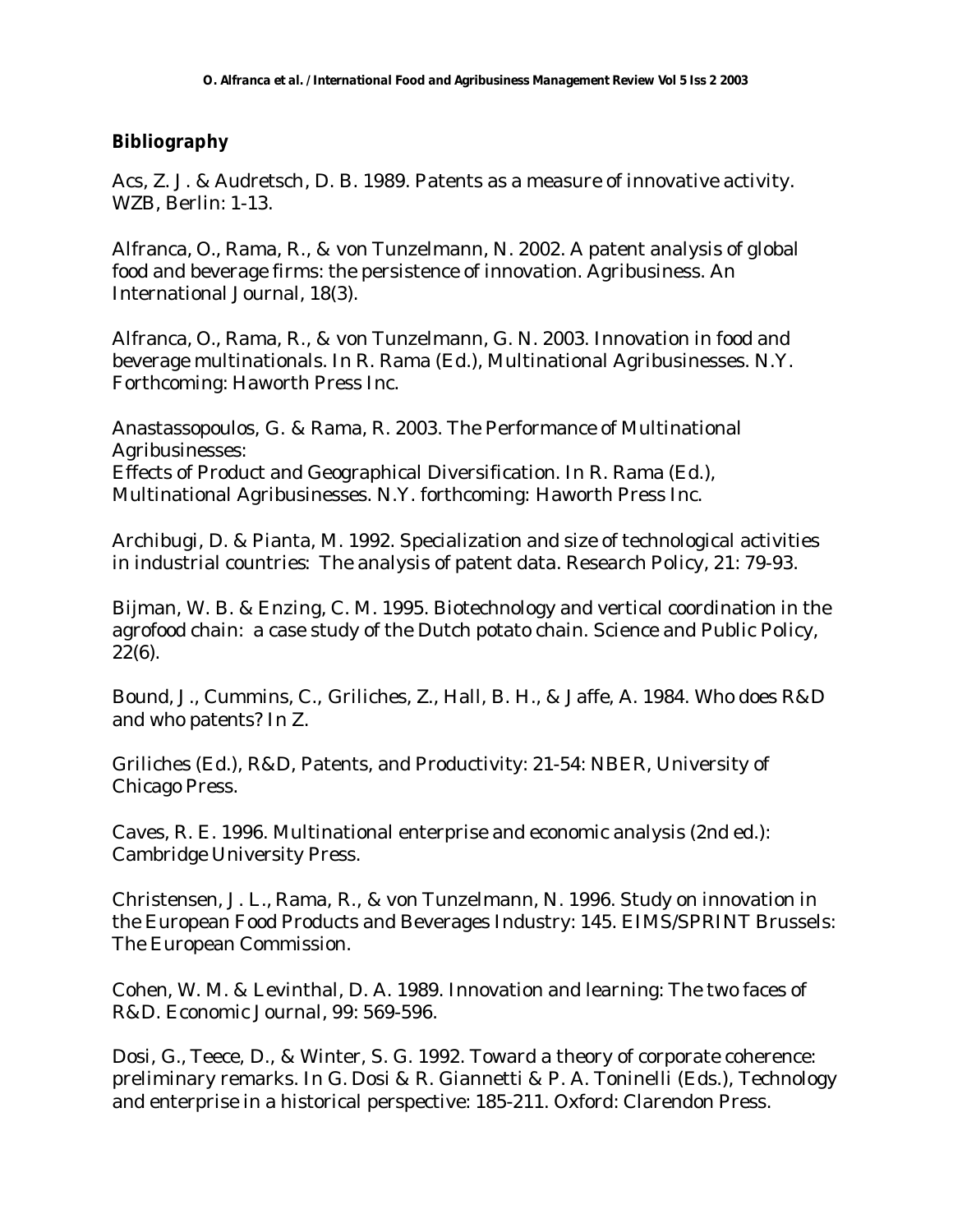Dunning, J. H. 1993. The globalisation of business. London-NY: Routledge. Ettlie, J. E. 1983. Policy implications of the innovation process in the U.S. food sector. Research Policy, 12: 239-267.

Fagerberg, J. 1987. A technology gap approach to why growth rates differ. Research Policy, 16: 87-99.

G.E.S.T. 1986. Grappes technologiques. Les nouvelles stratégies d'entreprise. Paris: McGraw-Hill.

Gonard, T., Green, R. H., Malerbe, A., & Requillart, V. 1991. Changement technique et estratégie des acteurs dans le secteur de la chimie du sucre. INRA, Economie et Sociologie Rurales, 7(Special issue on "Changement technique et restructuration de l´industrie agro-alimentarie en Europe"): 143-158.

I.A.M.M. 1990. Les 100 premiers groupes agro-alimentaires mondiaux. Montpellier (France).

Morgan, C.W., Blake, A. & Poyago-Theotoky, J.A. 20023. The Management of Technological Innovation : Lessons from Case Studies in the UK Food and Drink Industry, Special issue on Innovation in the Food Industry and Biotechnology, IJBT and IJTM (co-edition), forthcoming.

OECD. 1979. Impact of Multinational Enterprises on National Scientific and Technical Capacities. Paris: OECD.

Padilla, M., Laval, G. G., Allaya, M.-C., & Allaya, M. 1983. Les cent premiers groupes Agro-Industriels Mondiaux. Montpellier (France): IAMM.

Patel, P. & Pavitt, K. 1991. Large firms in the production of the world's technology: an important case of 'non-globalisation'. Journal of International Business Studies, 22: 1-21.

Patel, P. & Pavitt, K. 1997. The technological competencies of the world's largest firms: complex and path-dependent, but not much variety. Research Policy(26): 141-156.

Pavitt, K. 1984. Patterns of technical change: towards a taxonomy and a theory. Research Policy, 13: 343 - 373.

Petroni, A. 2000. Patterns of technological innovation in subcontracting firms: an empirical study in the food machinery industry. European Journal of Innovation Management, 3.(1): 15-26.